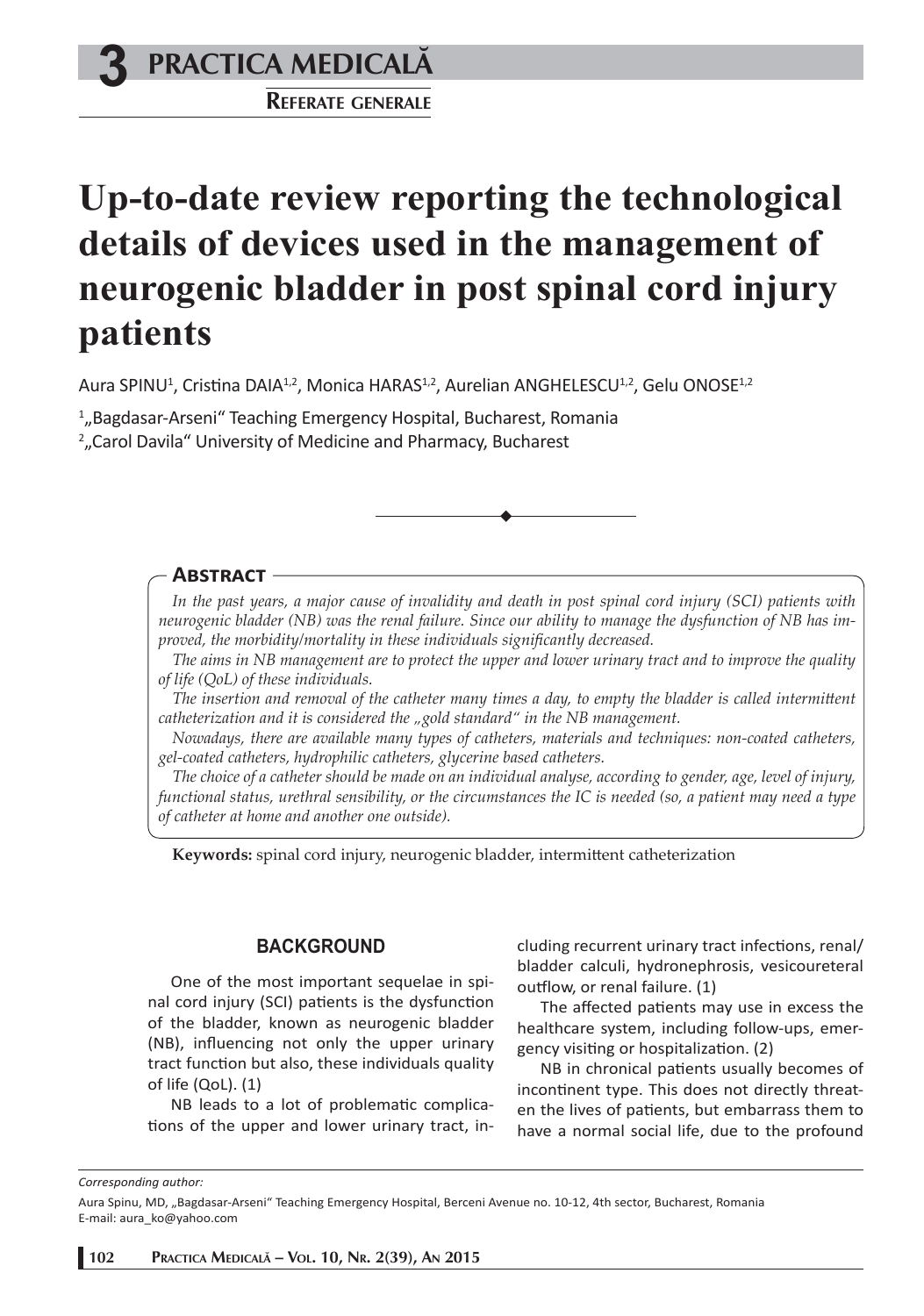discomfort of the leakage of the urine on linen/ skin.

In addition, the urine, usually ends up being  $infected - we have to mention that, whatever$ the circumstances surrounding the necessity of using an indwelling catheter and its persistence was higher (meaning days or weeks), the solution of continuity represented by the indwelling catheter, sets the stage for inevitable local bacterial colonization.

It is known that, incontinence is more common in chronic, sequelar patients, as a consequence of a longer period of this status of neurogenic bladder and urine is almost invariable infected (as previously stated), its contact with the skin being either propensive to determine new injuries or, in case of already existing skin lesions – including trophic type as bedsores – contributes to their maintaining and worsening.

This aspect is not, however, the main target of this paper.

Instead, the NB of retention type could be a pathological condition to threaten patients life. Therefore, in the first part of this article, as a motivational background, will be reviewed the main pathophysiological stages, with prognostical comments of this complication.

# **BLADDER PHYSIOLOGY / MICTURITION DISCONTROL PATHOPHYSIOLOGY**

The acute urinary retention is a condition resulting from the pacient's incapacity to void urine and may determine bladder wall damage (through overdistention) and/ or vesicoureteral outflow with reflex anuria and renal failure  $-$  if the bladder is not timely emptied  $-$  and even death.

Renal failure, as a consequence of the cvasipermanent vesicoureteral outflow, with renal pelvis stasis generating hydronephrosis (in time), appears more rapid in the suprasacral/ ", fight" bladder  $-$  see further. (3)

The principal goal of NB management is to preserve the renal function by protecting the upper urinary tract but also, to improve as much as possible, the QoL of these patients.

It is useful to understand the neuroanatomy and the neurophysiology of this basic function, in order to better manage this harsh condition in post SCI patients. (1,4)

From an anatomical point of view, the bladder has a "body" consisting in the detrusor  $$ which is a smooth muscle  $-$  and a base  $-$  the trigon and the neck of the bladder – interconnected to the pelvic floor. It also has an internal, smooth sphincter and an external, striated one. (5)

The process of urination is controlled by complex mechanisms of the central nervous system and mediated by multiple neurotransmitters, and any damage at this level generates serious dysfunctions (abnormal storage and release) of the bladder. (6)

The main centre of micturition, located in rostral pons is very important and when its communication with the peripheral nerves is disrupted, the voluntary control of urination is affected. (7)

The cortical control of the pontine centre is usually maintained, excepting the situations when there is a brain lesion, too  $(8)$  – including the most unfortunate situation of concomitance: SCI and traumatic brain injury (TBI), within a politraumatic context.

The NB dysfunction affects the majority of SCI individuals (about 81% patients during the first year after the injury) and the site and the extend of the spine disruption will determine the level of bladder dysfunction. (2,9) Besides, the lesions may be complete or incomplete.

As a result, the urodynamic evaluation is the following step after the neurological examination, in order to assess the type and the severity of the bladder dysfunction. (10)

Despite the fact that urodynamic examination is mandatory, the risk of urinary tract infections after this investigation is a real one: 15,79 overall incidence! (11)

In this assay, the current physician studies the filling and the voiding stages of NB and moreover, can measure the detrusor pressure, its compliance and contraction.

Bladder and sphincter pathology can be also evaluated using cystoscopy, when needed. (12)

Initially, when the lesion is severe, the bladder is non-contractile, flaccid so that the urinary volume should be less than 500 ml for preventing the vesicoureteral outflow by overstreching the detrusor muscle. (13)

When the lesion is proximal to the sacral spinal cord, following the stage of "spinal shock", the bladder becomes hiperkinetical (spastic bladder), with a decreased storage capacity (about 300 ml) due to a detrusor overactivity. A detrusor – sphyncter dyssynergia (meaning a poor coordination between the bladder contraction and the sphincter relaxation) may occur. Thus, the detrusor hypertrophy determined by the bladder hipertonicity allows the vesico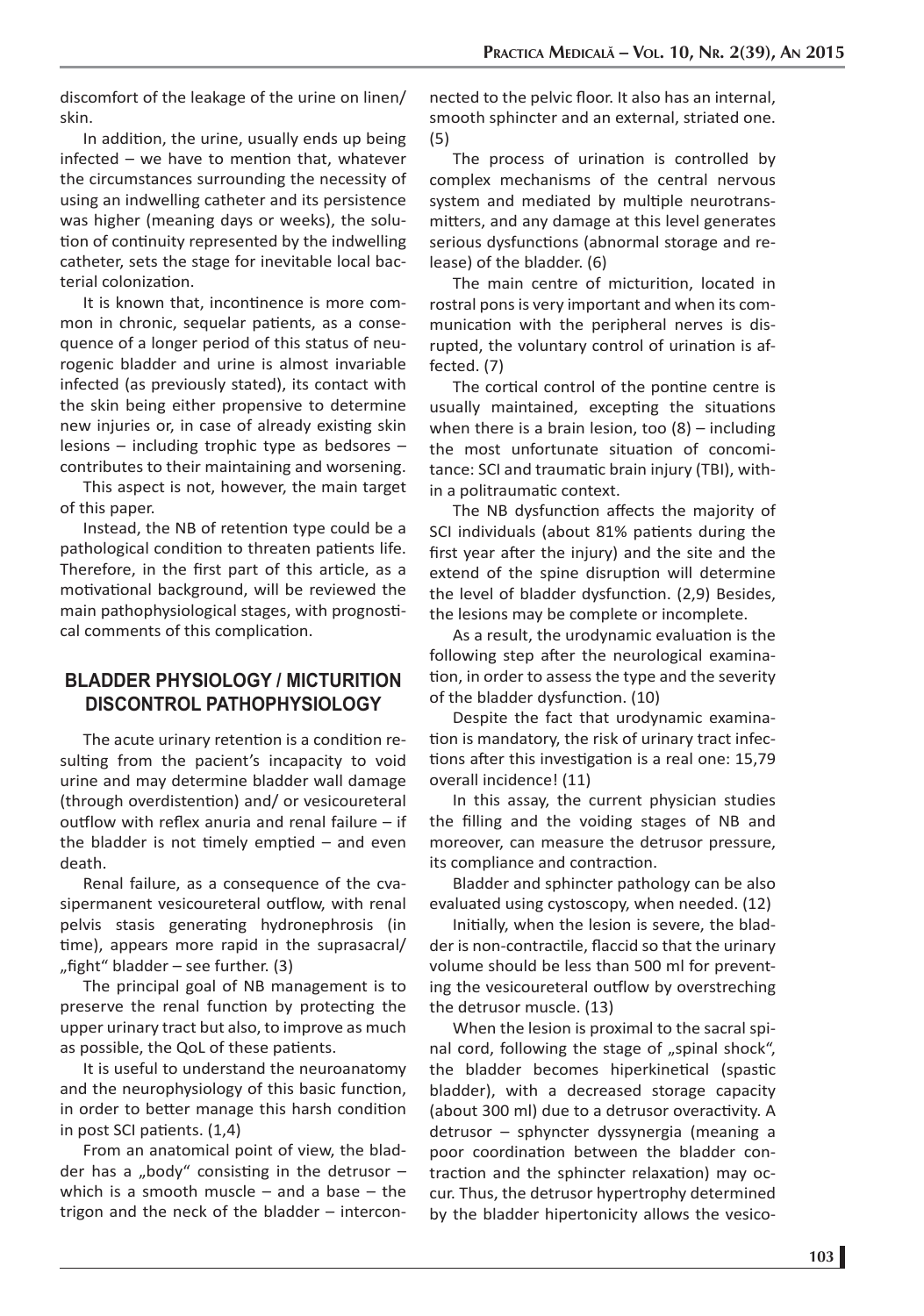ureteral outflow, obstruction or even both, with a potential damage of the renal function including failure, as afore mentioned.

The incontinence may be the consequence in this situation, when the detrusor pressure exceeds the urinary sphyncter pressure. (5)

If the injury involves the sacral spinal con or the cauda equina, the bladder is atone, arreactive, having a large capacity and the patients exhibit the detrusor arreflexia with the risk of incontinence, too. (2.13)

It is to mention that, urodynamic findings showed that there is to no important difference between the presence or absence of detrusor hypereflexia. The detrusor pressure should be kept lower than its critical threshold (40 cm H2O) in order to prevent the vesicoureteral outflow. (14, 15)

## **MANAGEMENT OF NEUROGENIC BLADDER**

As "state of the art" in NB treatment, including due to SCI patients, with partial or complete urinary retention is recommended to be the intermittent catheterization (IC), the aseptic method of IC – meaning the patients does not touch directly the one single use catheter – being preferred. (16)

Since 1972, when Lapides first introduced clean intermittent catheterisation (CIC) in the management of NB (encompassing post SCI), it has been routinely used and successfully improved the QoL of these patients and the initial ability for such an assistive endeavour, including in relation to sexual intercourse  $-$  which obviously is marked impaired/made it impossible by the presence of an indwelling catheter. (17)

Using IC, the intravesical pressure is quite appropriately controlled by regular emptying of the bladder and the blood circulation in the bladder wall is improved, resulting a decreased risk of infectious bacteria. Bacteriuria is unfortunately inevitable in patients needing long- term catheterization, but only the symptomatically ones requires treatment. (5)

A recent review regarding the risks of the IC, shows a prevalence of asymptomatic urinary infection of 11% and of symptomatic one of 53%. (18)

IC in NB patients improves their autonomy and their sexual intimacy, compared to the use of an indwelling catheter. (5)

Initially, IC was performed with polyvinyl chloride (PVC) catheters but in 1983 it has been

introduced the first hydrophilic catheter, trying to decrease the complications of this procedure.

The catheter surface properties seem to influence the complications rate, as well as the patients satisfaction.

## **CATHETERS – TYPE AND DESIGN**

Nowadays, there are available several types of catheters, materials and techniques: noncoated catheters, gel-coated catheters, hydrophilic catheters, glycerine based catheters, all sterile, one single use, thus expressing the (desired) end of the  $-$  just  $-$  clean catheterisation.

Catheters are gender specific now, they come in a variety of sizes and are measured using French scale (Fr or Ch). The most common sizes are for male 10-14 Fr and for female 14-16 Fr, but it is indicated to use the narrowest tube to minimize the urethra irritation. The end of the catheter is colour-coded to identify the size. (19)

The choice of a catheter should be made depending on gender, age, level of injury, physical independence in self-catheterization, urethral sensibility, life style/the circumstances the IC is needed (so, a patient may need a type of catheter at home and another one outside). (8)

The standard catheters are manufactured from rubber, PVC, DEHP (di-ethylhexyl phthalate), latex, silicone. This type of catheter may be washed and reused for about 1 week but, it's not recommended because of the risk of infection.

When the polyvinyl pyrrolidone (PVP) became part of the catheter surface, studies demonstrated that the friction motion was lower than the catheters coated with vaseline or xylocaine. PVP has the property to absorb and bind water, resulting a smooth and very slippery surface which lubricates the urethra when it is inserted. Thus, the friction is 90-95% lower than a plastic lubricated catheter and the risk of urethra traumatically damage is decreased. (20-22)

More advanced technology regarding chemical process succeeded to develop an isotonic catheter surface, having the same salt concentration as urine, but we are not resuming this aspect, since we've been approached it in another paper. (3)

So, the hydrophilic catheters were practically developed to reduce urethral trauma and to gain the patients compliance, being easier to use.

Thus, it is mitigating the risk for one of the long term consequence/complication of IC: de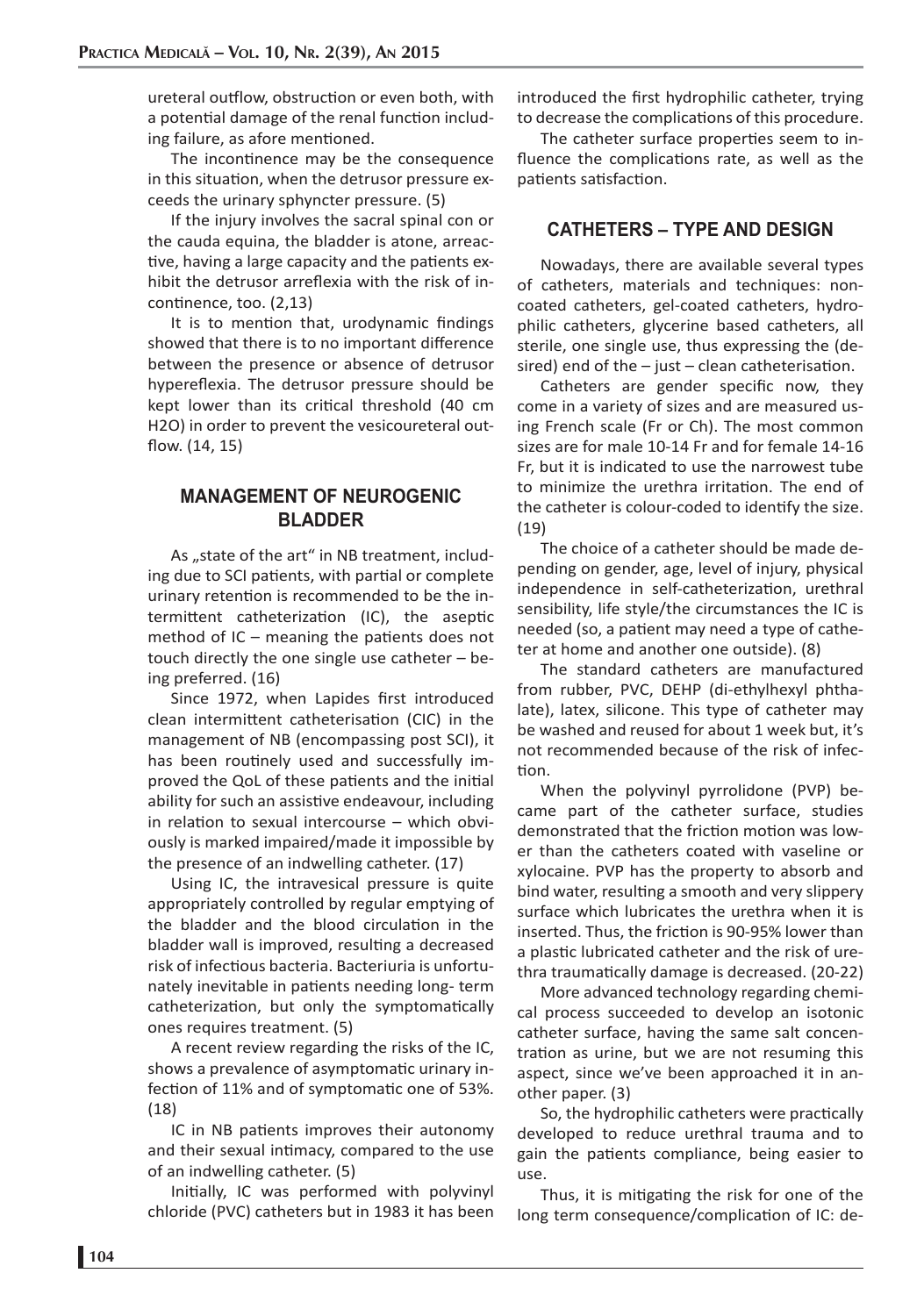velopment of strictures as emphasised in a previous work of ours. (3)

Some hydrophilic catheters require to add water but most of them are part of "all in one" devices using distilled water, i.e. impaling a very hygienic way of a lubrication in close circuit.

Another technical solution for sterile IC is the use of a PVC type, but prelubricated uniformly with water and glycerine-based formula, offering a comfortable insertion by the pharmacological properties of glycerine, in close circuit, too.

It is needful to mention, that at least for the glycerine-based coated catheters there are literature date emphasising they do not interfere with the vitality or mobility of the sperm. (23)

More advanced recent improvement, entails the adding of a ring cap to secure the tip of the catheter to be contaminated by the bacteria located in the distal urethra or by external contamination when the package is opened by hand touch and relies also on the "no-touch" system. (16) In men with SCI, the urethra may be colonised by perineal bacteria as E Coli, Pseudomonas or Klebsiella. (24)

It is to mention, also, the NB patients (especially post SCI) tend to depression, aspect related to their capacity of self-catheterization. (25)

We are presenting below, some examples of catheters used in The Neural-Muscular Rehabilitation Clinic Division of "Bagdasar Arseni" Teaching Emergency Hospital.

### **CONCLUSIONS**

Although, in the post-acute and chronic phase of a SCI patients there are many alterna-



**FIGURE 1.** Hydrophilic catheter with lubrication in ever evolving. *close-circuit, PVC transparent, DEHP free, used in our Clinic Division*



*FIGURE 2. Another type of hydrophilic catheter, entailing a ring cap to secure the ti p of the catheter*



*FIGURE 3. Hydrophilic catheters base on a smooth, slippery surface which lubricates the urethra when inserted, reducing the risk of urethral trauma*



*FIGURE 4. A type of prelubricated glycerine-based formula catheter, also in use in our Clinic Division*

tives to drainage urine (indwelling catheters, intermittent catheters, condom sheath catheters, suprapubic catheters), sterile IC provided by lubrication in close circuit is the safest method of managing NB, preventing also better the risk of the infectious recurrence and respectively improving not only the renal function but also the QoL of these individuals. (26)

Additionally, the more and more physiological chemical content of the catheter's coatings (for instance urotonic type) contribute as well to bettering the condition of this yet, still unsatisfactory "gold standard" in the domain. (27)

Using modern techniques in the treatment of NB, mortality through related kidney damage was reduced from 95% in the 20th century to 3%. (28)

It is, however, important that, healthcare professionals to periodically instruct their patients for keeping a good compliance and a healthy urinary tract, including up dating their own training/skills, because, as it has been shown, technology – including in this field – is